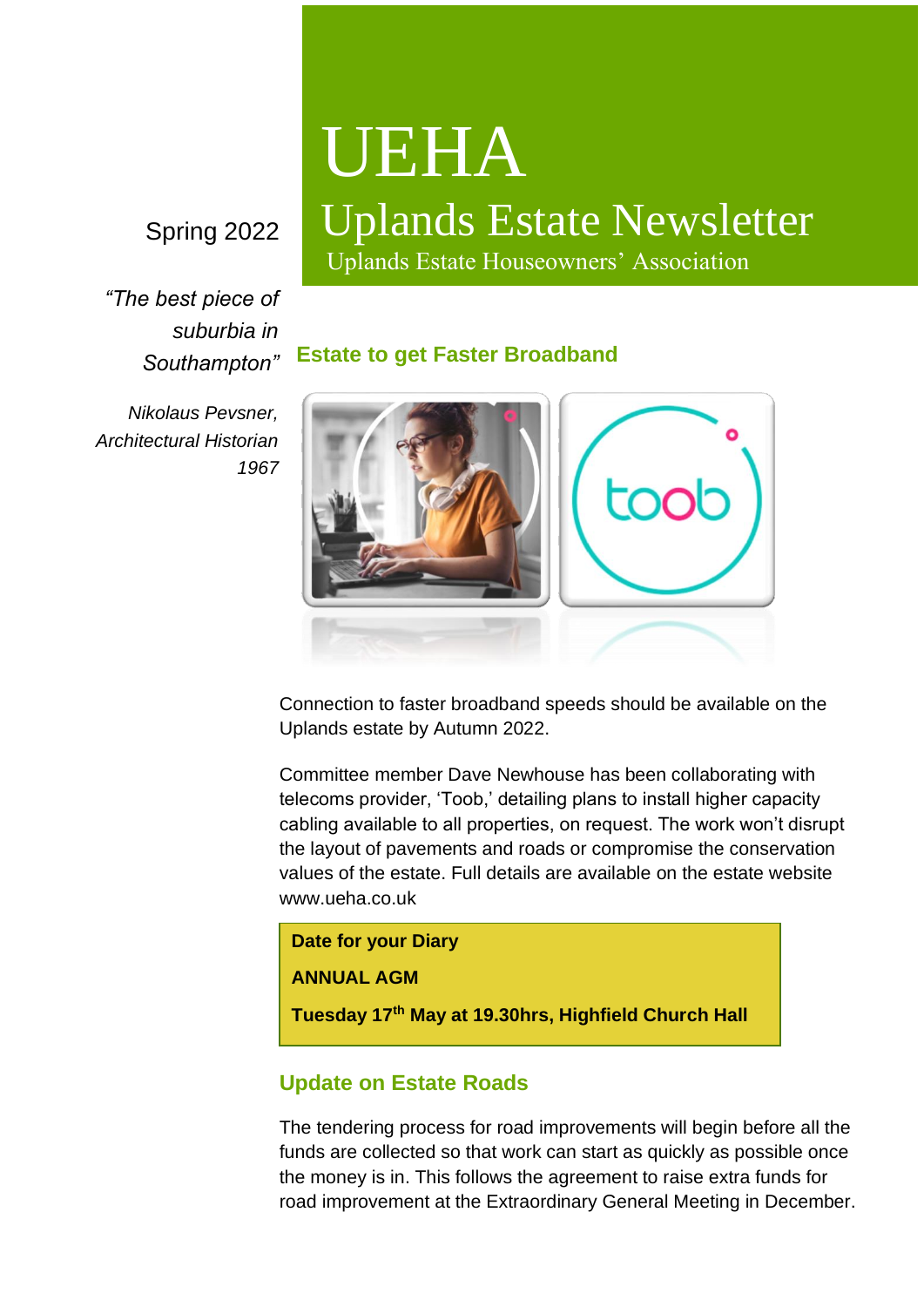#### **Tree Updates**

#### **Annual Tree Safety Survey planned**

Damage caused by the storms of late February was quickly dealt with by tree surgeons. They carried out a visual survey of all trees on the estate's common areas. But the plan now is to schedule an annual tree safety survey. A reminder that any communications with tree workers regarding the job they are doing, should be done via the committee.

#### **Cedar Tree at no 41 O/W**



A scheduled climbing inspection by tree safety specialists, Groundlord gave the Cedar outside 41 OW a clean bill of health subject to some routine maintenance. (Full details www.ueha.co.uk) The work, subject to council approval, will be carried out as soon as possible.

#### **Estate Pruning**

Thanks are due to Uplands Estate administrator Rochelle Parkes who has kindly carried out winter pruning of the fruit trees in OW for the last two years.

She says that the apple



pruning is showing the benefit of patience rather than large corrective cutting which risks excessive vegetative growth. She's still cautious about removing too much and instead has focused on disease removal and ensuring people and vehicles can pass by safely.

> SAVE TREES. SAVE £100 PRINTING COSTS EACH EDITION GET YOUR NEWSLETTER BY EMAIL

Simply email Rochelle Parkes Uplandsestate@gmail.com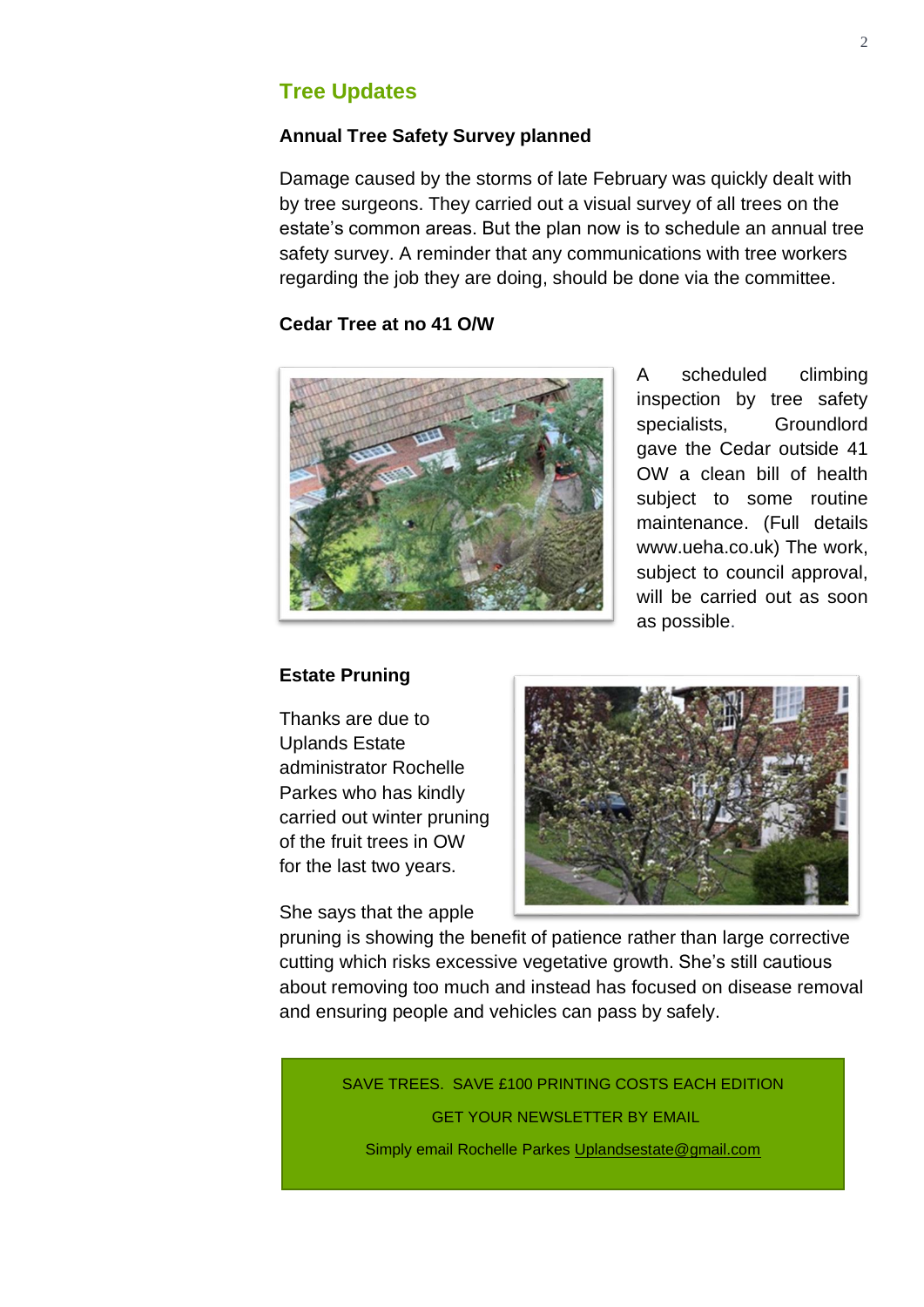#### **Call for new committee members**

At the AGM **we'll be looking to appoint four committee members**. We need new people to get involved to bring fresh ideas and gain experience of the Estate's care and management.

If you've never considered joining the committee, why not look into it now? Speak to any member of the committee if you want to know more about what's involved. We meet once a month except for August.

#### **Current Committee Members**



Dave Newhouse, 9 OW - Trustee/Works Manager

John Coffey, 15 UW - Grounds Manager

#### **Committee Meeting Dates 2022**

Monday 4th April, Mon 9th May, Mon 6th June, Mon 4th July,

Mon 5th Sept, Mon 3rd Oct, Mon 7th Nov, Mon 5th Dec.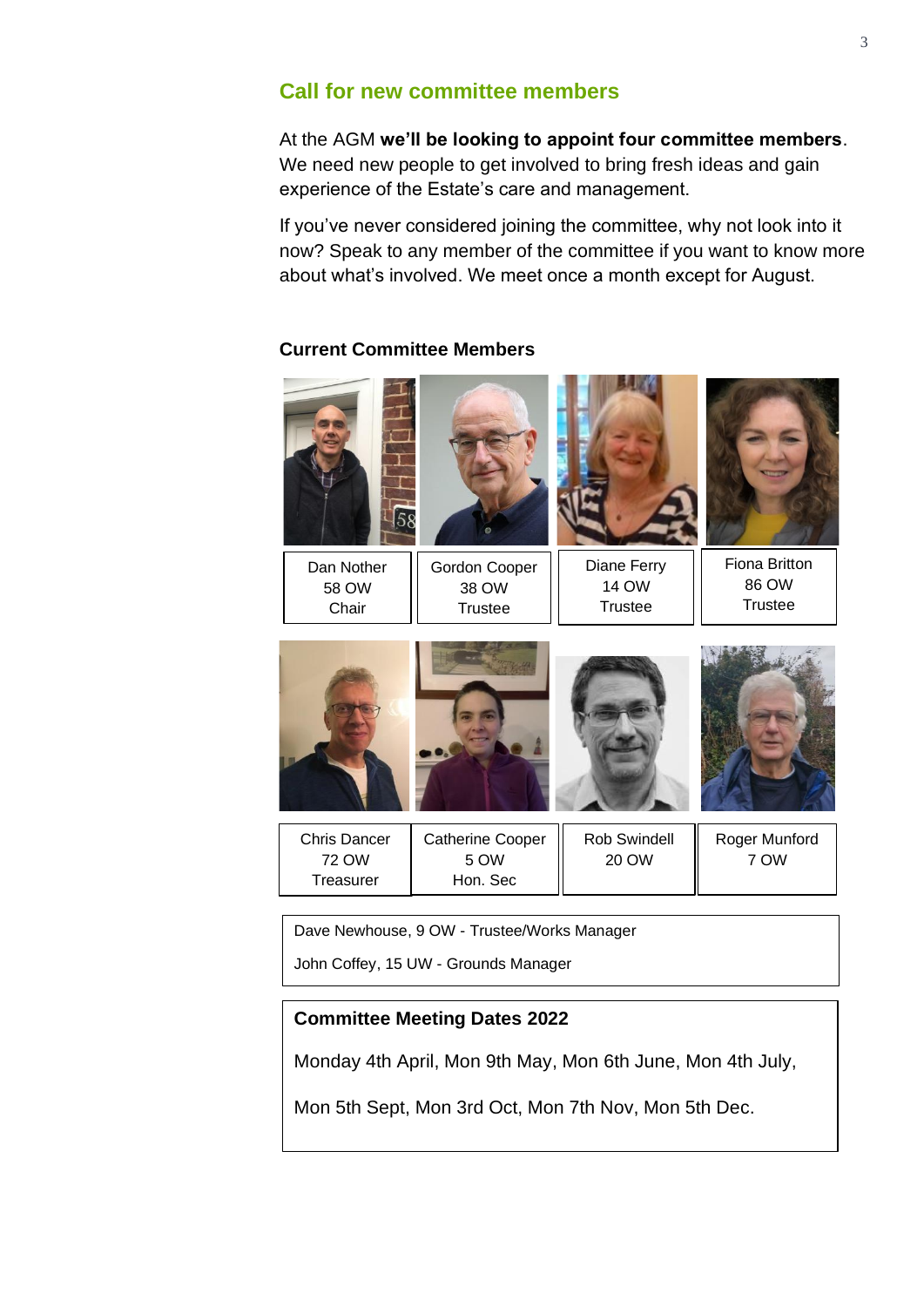#### **Maintaining the Spinney and the Meadow**

#### **Special Report from Committee Member, Roger Mumford**

#### **The Spinney**

In late Winter last year, the volunteers cleared the Spinney from all rubbish, including a set of number plates, dog fouling and many nonenative invasive species.

The scheme to offer compost from the wild compost area was welcomed and taken up by many residents. The volunteers then lowered the remaining compost area substantially, reduced earth levels around trees and landscaped the compost area together to form the

woodland edge (corner OW/UW), burying more wood for (existing) stag beetles.

This creates a variety of wildlife habitats and increases biodiversity by introducing native woodland edge plants such as Snowdrops, Primroses, Forget-me-nots, Foxgloves, Lilies-in-the-valley, Violets, Cowslips, Queen-Ann'slaces, Red Campion, Woodruff, white and red Deadnettle, Oxeye Daisies, Ferns, Wild Rose, Wild Honeysuckle, Iris and more.



Inside the Spinney, a small area was planted with ancient woodland plants such as native Bluebells, Solomon's Seal, Wood Anemones and Yellow Archangel. Removing the central brambles revealed Michael Flint's planting of cyclamen which gave a lovely display in autumn.

With the help of the gardeners, the path through the Spinney has been widened and the Butcher's Broom hedge maintained.

As far as we can see, all those plants have come up again this year, and many residents have commented positively regarding both aesthetics and increase in visibility/safety at the OW/UW corner.

#### **The Meadow**

The meadow was cut twice last year, with a strip by the side of the stream left for overwintering insects.

We were pleased to see a good display of meadow foxtail grass, a species that has disappeared from many areas with agricultural reseeding. It's an important habitat for invertebrates and an early source of pollen for bees. The sorrel, meadow buttercup and yellow flag also did well in the spring, and the strip by the stream managed for later flowering plants had an excellent display of purple loosestrife,